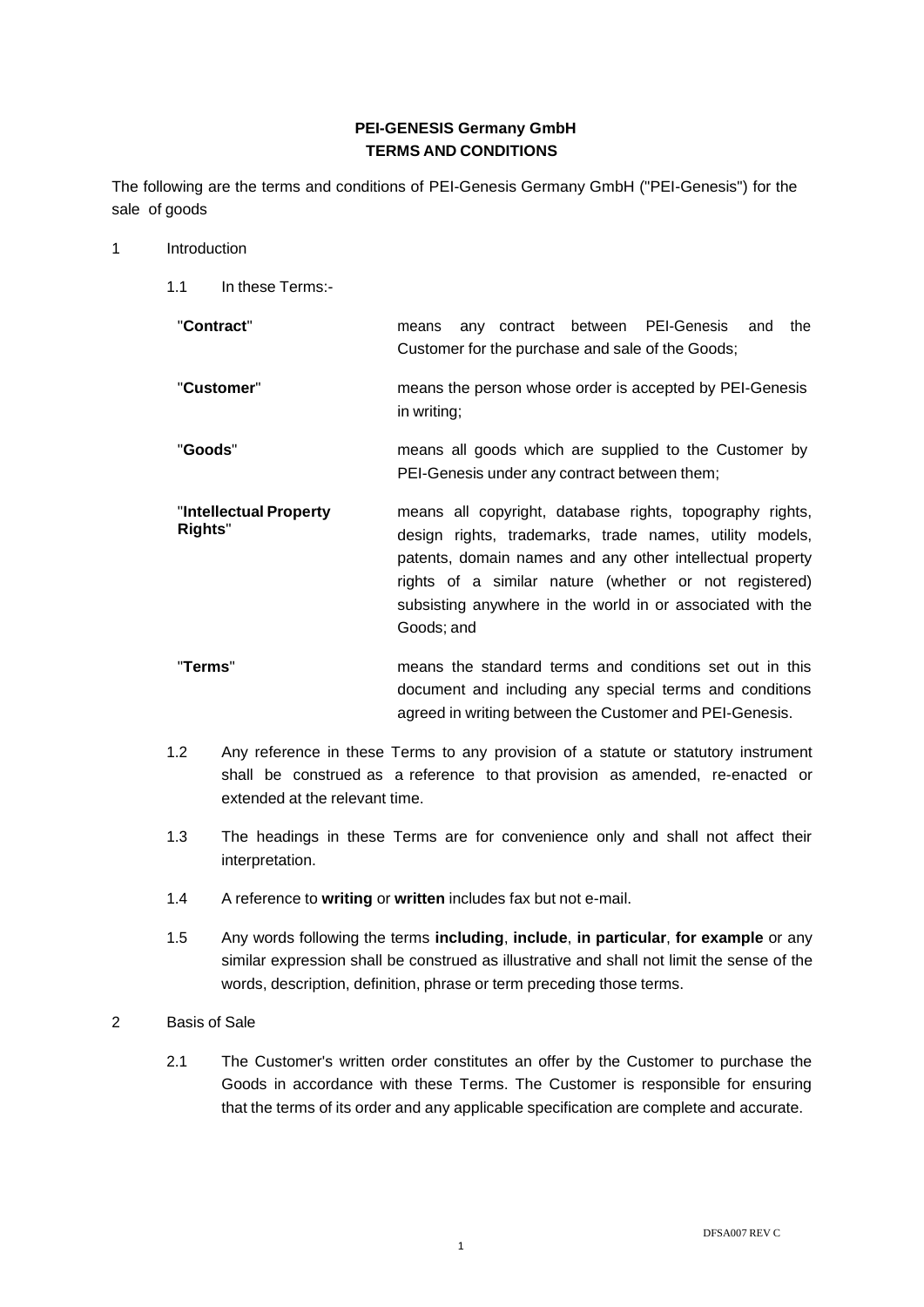- 2.2 The Customer's written order shall only be deemed to be accepted when the PEI-Genesis issues a written acceptance of the order, at which point the Contract shall come into existence.
- 2.3 The Contract constitutes the entire agreement between the parties. These Terms shall govern the Contract to the exclusion of any other terms and conditions accompanying the order or proposed at any stage by the Customer in correspondence or elsewhere or implied by trade, custom practice or course of dealing.
- 2.4 PEI-Genesis' employees or agents are not authorized to make any representations concerning the Goods unless confirmed by PEI-Genesis in writing. In entering into a contract, the Customer acknowledges that it does not rely on, and waives any claim for breach arising from, any such representations which are not so confirmed. PEI-Genesis takes all reasonable care to ensure that the information and prices relating to the Goods are correct at the time the relevant information is provided to the Customer. In the event that, despite PEI-Genesis' reasonable efforts, we find that information relating to the Goods is incorrect PEI-Genesis will inform the Customer to inform it of this error and PEI-Genesis will give the Customer the option of continuing to purchase the Goods, subject to the correct information, or cancelling the order. For the avoidance of doubt, if any pricing error is obvious and unmistakable and could have reasonably been recognized as a mispricing, PEI-Genesis does not have to provide the Goods to the Customer at the incorrect (lower) price.
- 2.5 Whilst every effort is made to ensure that the description and illustrations contained in the catalogues, price lists and other advertisements of PEI-Genesis are accurate and current, they shall not form part of the Contract and PEI Genesis shall not be liable in respect thereof.
- 2.6 No variation to the Contract shall be binding unless agreed in writing by the authorized representatives of the Customer and PEI-Genesis.

# 3 Formation of Contract and Specifications

- 3.1 Any quotation issued by PEI-Genesis is valid for 30 days only and does not represent an obligation until PEI-Genesis accepts the Customer's order. PEI-Genesis reserves the right to withdraw or revise a quotation at any time prior to acceptance of the Customer's order.
- 3.2 If the Goods are to be supplied or assembled in accordance with a specification submitted by the Customer:-
	- 3.2.1 The Customer shall be responsible for ensuring that the specification is complete and accurate and that the Goods referred to in it are suitable for and fulfil the Customer's requirements.
	- 3.2.2 The Customer shall be responsible for giving all necessary information within a sufficient time to enable PEI-Genesis to perform the Contract.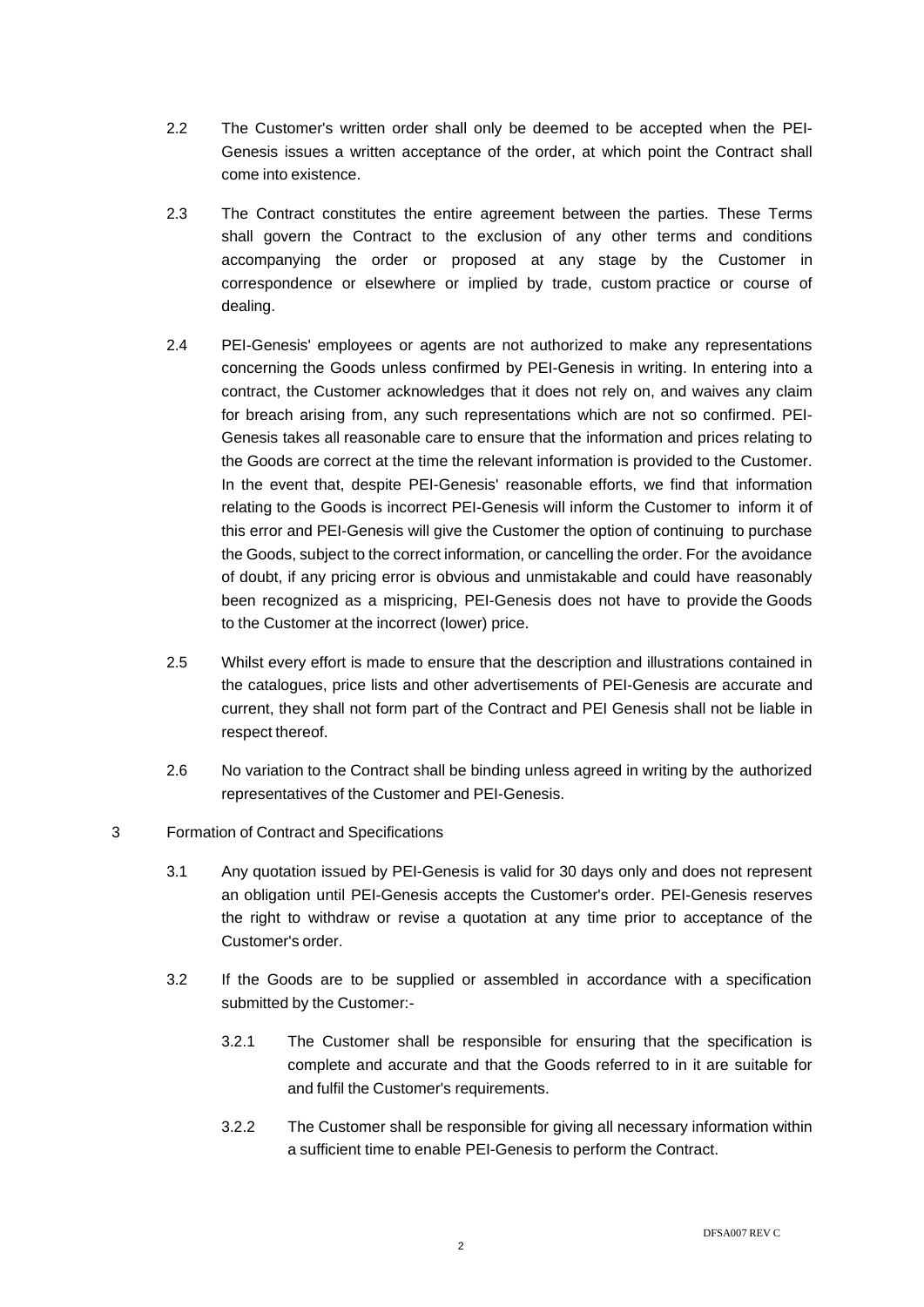- 3.2.3 The Customer shall indemnify PEI-Genesis against all loss, damages, costs and expenses incurred by PEI-Genesis in connection with a claim for infringement of a patent, copyright design, trademark or other intellectual property rights of any other person which results from PEI-Genesis' use of the Customer's specification; and
- 3.2.4 PEI-Genesis shall not be liable to the Customer if the Goods have been assembled in accordance with the Customer's specification.
- 3.3 The quantity and description of the Goods shall be as set out or referred to in PEI-Genesis' written acceptance of the Customer's order.
- 3.4 PEI-Genesis reserves the right to make any changes in the specification of the Goods which are required to conform with any applicable safety or other statutory requirements or, where Goods are to be supplied to PEI-Genesis' specification, which do not materially affect the quality or performance of the Goods or their interchangeability with components supplied by the Customer.
- 3.5 No order which has been accepted by PEI-Genesis may be cancelled by the Customer except with the agreement in writing of PEI-Genesis and on terms that the Customer shall indemnify PEI-Genesis in full against all losses (including but not limited to loss of profit), costs (including but not limited to the cost of all labour and materials used), damages, charges and expenses incurred by PEI-Genesis as a result of cancellation.
- 3.6 The Customer, by written request ("Change Request") delivered to PEI-Genesis, shall have the right to request changes to any order accepted by PEI-Genesis. No Change Request by the Customer shall be effective, nor binding upon PEI-Genesis, unless specifically agreed to in writing by PEI-Genesis. If a Change Request agreed to in writing by PEI-Genesis results in a delay in PEI-Genesis's delivery of the Goods or an increase or decrease in the cost of the Goods to the Customer, PEI-Genesis shall inform the Customer of any reasonable adjustments in the delivery schedule or the price of such Goods, or both. PEI-Genesis shall notify the Customer of any impact to the delivery schedule or price prior to acceptance of the Change Request.
- 4 Price
	- 4.1 The price of the Goods shall be PEI-Genesis's quoted price.
	- 4.2 PEI-Genesis reserves the right for an order to be subject to a minimum order value and in such cases PEI-Genesis shall be entitled to increase the price or quantity to meet that minimum requirement. Any increases to meet the minimum requirement shall be set out in PEI-Genesis' written quotation.
	- 4.3 PEI-Genesis reserves the right, by giving notice to the Customer at any time before delivery, to increase the price of the Goods to reflect any increase in the cost to PEI-Genesis which is due to price increases by PEI-Genesis' suppliers, alterations in taxation, changes in legislation or exchange rates, any change of delivery dates, quantities or specifications of the Goods, or special packaging which are requested by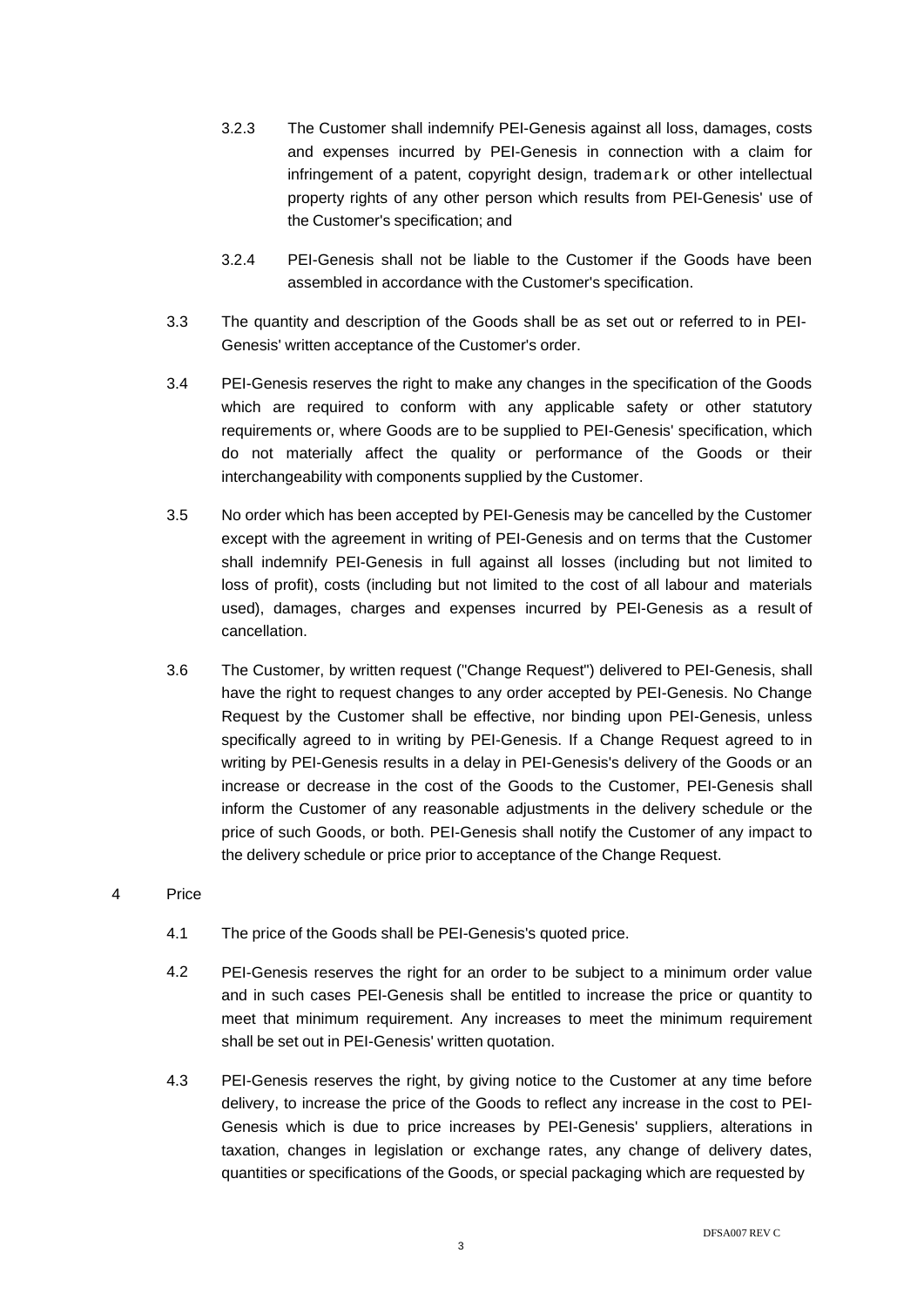the Customer, or any delay caused by any instructions of the Customer, or failure of the Customer to give PEI-Genesis adequate information or instructions.

- 4.4 Unless otherwise agreed in writing, all prices are exclusive of the cost of transport and insurance of the Goods, which shall be invoiced to the Customer.
- 4.5 For deliveries to an agreed location, transport and insurance will be made at PEI-Genesis' standard rates applicable at the time of despatch, as amended from time to time. PEI-Genesis reserves the right to charge higher rates where delivery takes place overseas or where the Customer requires an overnight or guaranteed early morning delivery.
- 4.6 The Customer shall pay to PEI-Genesis the total amount of each invoice raised by PEI-Genesis in the currency set out on the invoice to the account specified by PEI-Genesis from time to time notwithstanding that delivery may not have taken place and that title in the Goods may not have passed to the Customer.
- 4.7 All amounts of money referred to in any Contract shall be interpreted as being amounts exclusive of value added tax, any similar sales tax or any tax that replaces such sales taxes. Any such tax payable in relation to any such amounts shall be paid in addition to those amounts. If the Customer is required under any applicable law to withhold or deduct any amount from the payments due to PEI-Genesis, the Customer shall increase the sum it pays to PEI-Genesis by the amount necessary to leave PEI-Genesis with an amount equal to the sum it would have received if no such withholdings or deductions had been made.
- 4.8 If at any time during the term of any Contract pounds sterling cease to be legal tender in England, the parties shall agree an alternative currency in writing and all payments shall be made in that nominated currency from the date on which the Customer receives notice of such change in currency from PEI-Genesis.
- 4.9 All amounts due to PEI-Genesis under any Contract shall become due immediately if the Contract is terminated or novated despite any other provision.

# 5 Payment

- 5.1 Unless otherwise agreed in writing, and subject always to Clause [5.3](#page-4-0) below, PEI-Genesis shall be entitled to invoice the Customer for the price of the Goods, including any transport handling and insurance charges (where applicable), on or at any time after delivery of the Goods, unless:
	- 5.1.1 The Goods are to be collected by the Customer and the Customer wrongfully fails to take delivery of the Goods, or
	- 5.1.2 The Customer fails to take delivery of the Goods as may have been previously agreed,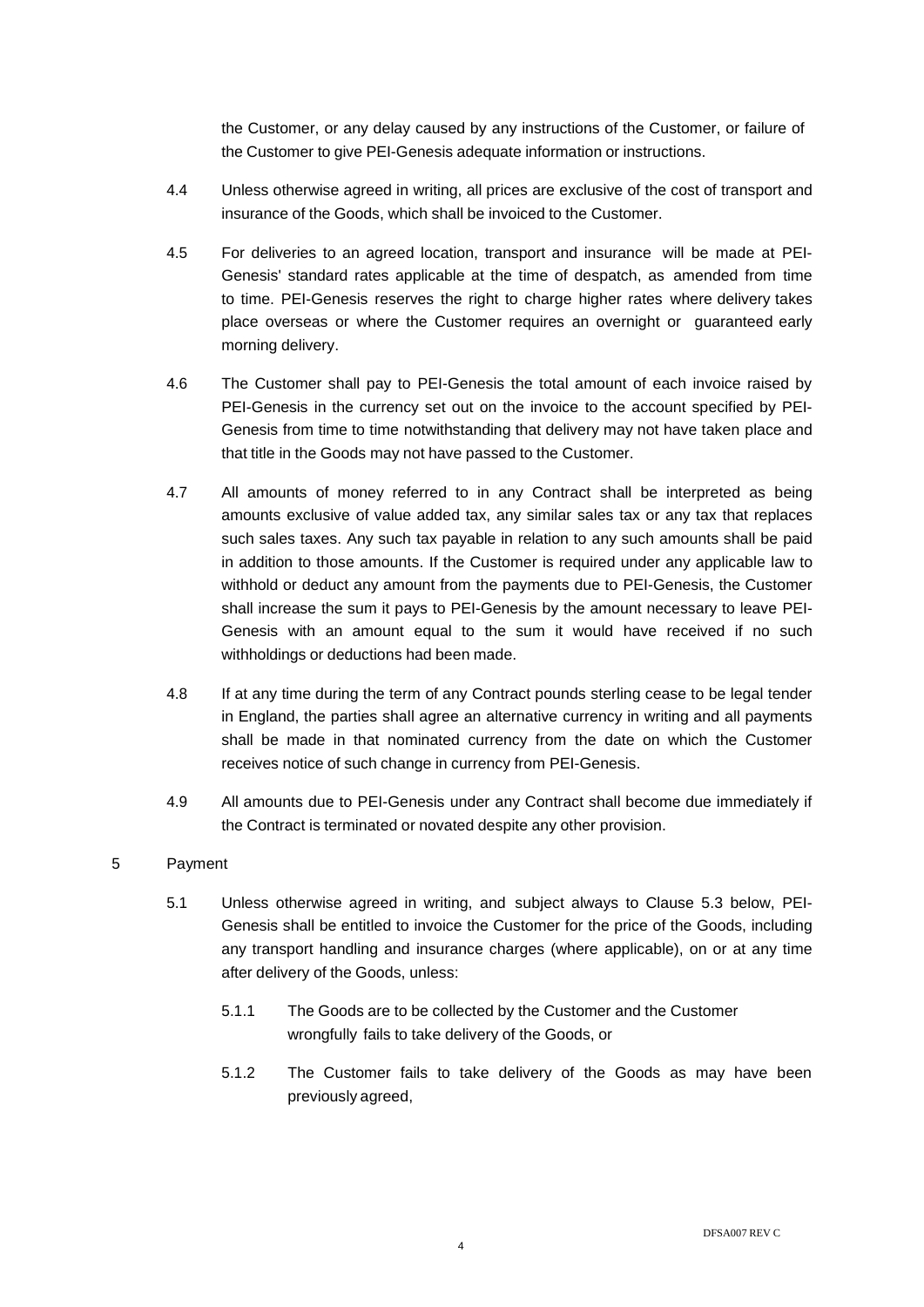in which event PEI-Genesis shall be entitled to invoice the Customer for the price of the Goods at any time after PEI-Genesis has notified the Customer that the Goods are ready for collection or PEI-Genesis has tendered delivery of the Goods.

- 5.2 Unless otherwise agreed by PEI Genesis in writing at the time of order of the Goods, the Customer shall pay the price of the Goods as invoiced in full within 30 days of the end of the month in which the Goods were delivered. The Customer shall not be entitled to make any deduction from such payment or exercise any right of set-off or contribution whatsoever arising. The time of payment of the price shall be of the essence of the Contract.
- <span id="page-4-0"></span>5.3 If in the opinion of PEI-Genesis, the credit-worthiness of the Customer shall have deteriorated prior to delivery or collection, PEI-Genesis may require full or partial payment of the price prior to delivery or collection of the Goods or the provision of security for payment by the Customer in a form acceptable to PEI-Genesis.
- 5.4 If the Customer fails to make any payment due to PEI-Genesis under the Contract by the due date for payment ("due date"), then the Customer shall pay interest on the overdue amount at the rate of 4% per annum above National Westminster Bank's base rate from time to time. Such interest shall accrue on a daily basis from the due date until the date of actual payment of the overdue amount, whether before or after judgment. The Customer shall pay the interest together with the overdue amount.
- <span id="page-4-1"></span>5.5 If the Customer fails to make any payment by the due date then, without prejudice to any other right or remedy available to PEI-Genesis, PEI-Genesis shall (at its option) be entitled to:
	- 5.5.1 Treat the Contract as repudiated by the Customer and suspend any further deliveries; or
	- 5.5.2 Affirm the contract and supply the Goods in accordance with the Contract and the Customer shall be liable for any costs or expenses that PEI- Genesis incurs as a result of such delay.

# 6 Delivery and risk

- 6.1 All shipments by PEI Genesis are Free Carrier At Southampton (Incoterms 2020) and all transportation charges shall be paid by the Customer in addition to the price of the Goods. Subject to PEI Genesis' right of stoppage in transit, delivery of the Goods to the carrier shall constitute delivery to the Customer and risk of loss shall thereupon pass to the Customer. Neither confiscation nor destruction of, nor damage to any Goods will release, reduce or in any way affect the Customers liability to PEI Genesis under these Terms and Conditions. Selection of the carrier and delivery route shall be made by PEI Genesis unless specified by the Customer in writing in advance.
- 6.2 Delivery of the Goods shall be completed by PEI-Genesis making the Goods available at PEI-Genesis's premises. The Customer shall provide at its expense adequate and appropriate equipment and manual labour for unloading/loading the Goods as appropriate.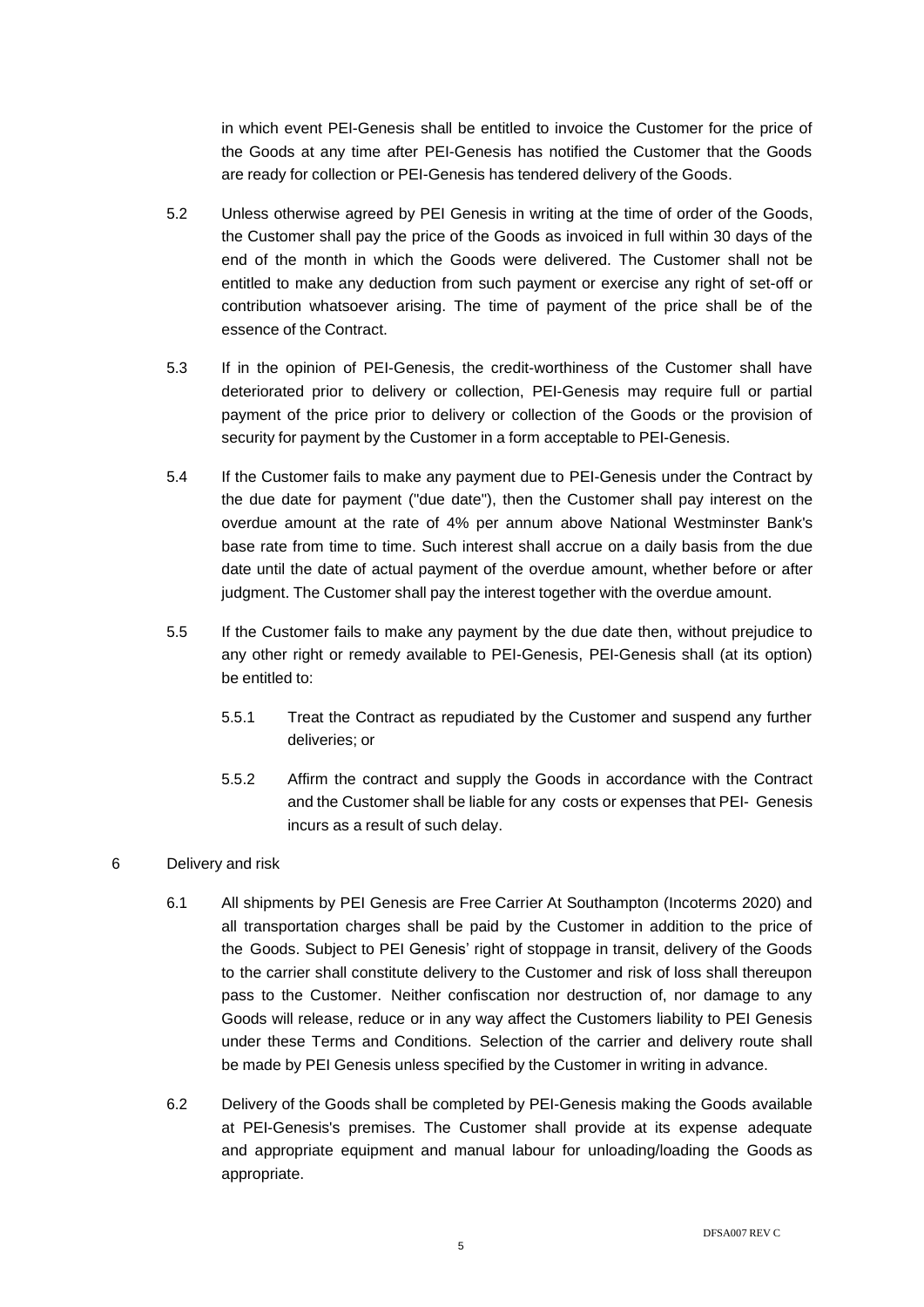- 6.3 Any dates quoted for delivery of the Goods are approximate only and PEI-Genesis shall not be liable for any delay in delivery of the Goods howsoever caused. Time for delivery shall not be of the essence.
- 6.4 The Customer shall notify any claim for short delivery to PEI-Genesis within 10 working days of the date of delivery by PEI-Genesis. If PEI-Genesis is satisfied that the Goods have been short delivered, PEI-Genesis shall at its option:-
	- 6.4.1 Make up any short delivery by despatching to the Customer such Goods as PEI-Genesis is satisfied were not delivered; or
	- 6.4.2 Allow the Customer credit in respect thereof.

PEI-Genesis's liability for such short delivery shall be limited to making up the delivery or allowing credit as set out above.

- 6.5 Where the Goods are to be delivered in instalments, each delivery shall constitute a separate contract and defective delivery by PEI-Genesis of any one or more of the instalments in accordance with these Terms shall not entitle the Customer to treat the Contract as a whole as repudiated.
- 6.6 If the Customer fails to take delivery of the Goods or fails to give PEI-Genesis adequate delivery instructions at the time stated for delivery (otherwise than by reason of any cause beyond the Customer's reasonable control or by reason of PEI-Genesis's fault) then, without prejudice to any other right or remedy available to PEI-Genesis, PEI-Genesis may:-
	- 6.6.1 Store the Goods until actual delivery and charge the Customer for the reasonable costs (including handling and insurance) of storage; or
	- 6.6.2 Sell the Goods at the best price readily obtainable and (after deducting all reasonable storage and selling expenses) account to the Customer for the excess over the price under the Contract or charge the Customer for any shortfall below the price under the Contract (as applicable).
- 6.7 Risk in the Goods shall pass to the Customer at the time when the Goods have been made available for delivery to or collection by the Customer.
- 7 Title
	- 7.1 Title to the Goods shall not pass to the Customer until PEI-Genesis has received payment in full (in cash or cleared funds) for:
		- 7.1.1 The Goods; and
		- 7.1.2 Any other goods or services that PEI-Genesis has supplied to the Customer in respect of which payment has become due.
	- 7.2 Until title to the Goods have passed to the Customer, the Customer shall:
		- 7.2.1 Hold the Goods on a fiduciary basis as PEI-Genesis' bailee;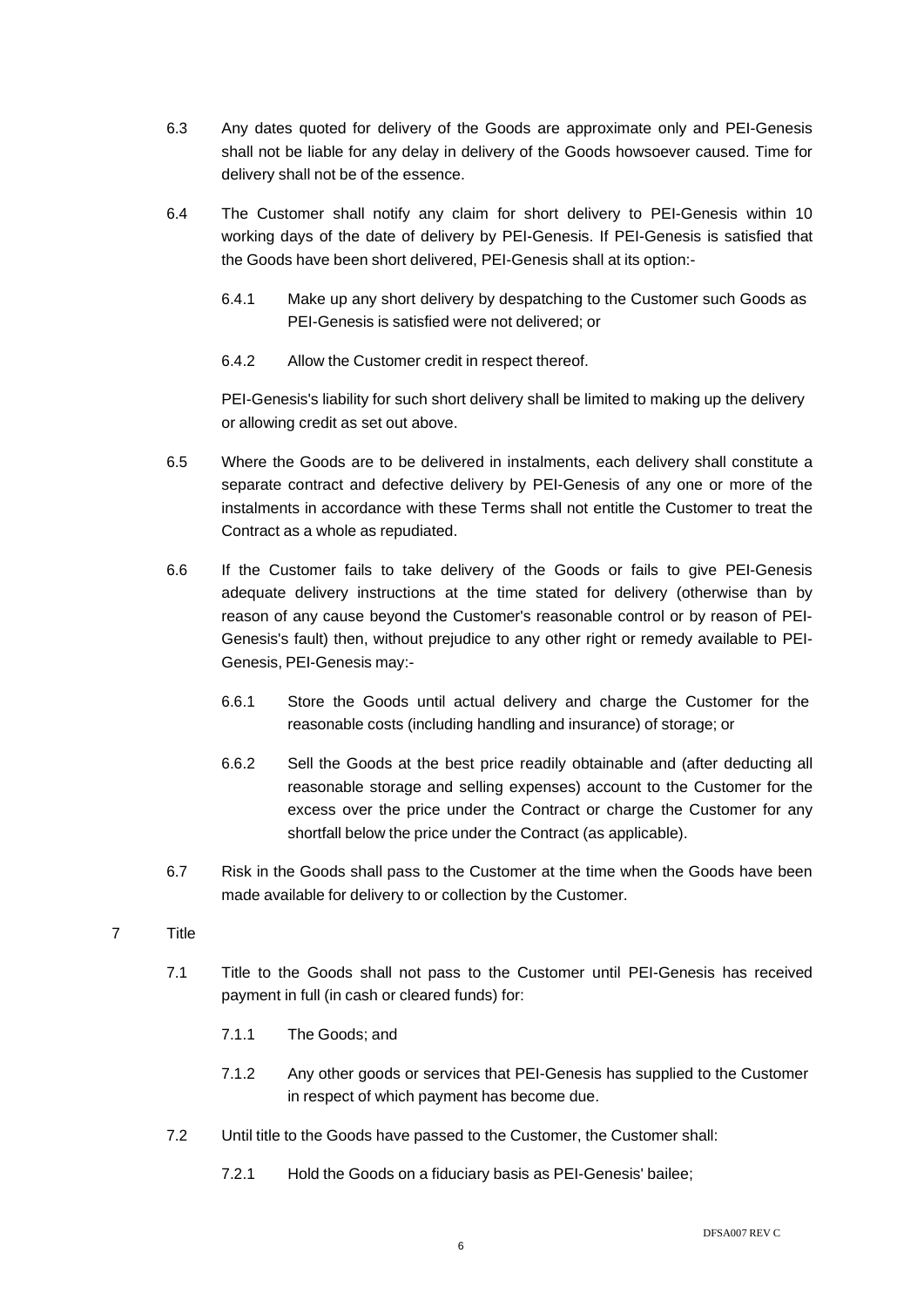- 7.2.2 Store the Goods separately from all other goods held by the Customer so that they remain readily identifiable as PEI-Genesis' property;
- 7.2.3 Not remove, deface or obscure any identifying mark or packaging on or relating to the Goods;
- 7.2.4 Maintain the Goods in satisfactory condition and keep them insured against all risks for their full price from the date of delivery;
- 7.2.5 Notify PEI-Genesis immediately if it becomes subject to any of the events listed in Clause [14;](#page-11-0) and
- 7.2.6 Give PEI-Genesis such information relating to the Goods as PEI-Genesis may require from time to time, however,

The Customer may resell or use the Goods in the ordinary course of its business.

- 7.3 If before title to the Goods passes to the Customer the Customer becomes subject to any of the events listed in Clause [14,](#page-11-0) or PEI-Genesis reasonably believes that any such event is about to happen and notifies the Customer accordingly, then, provided that the Goods have not been resold, or irrevocably incorporated into another product, and without limiting any other right or remedy PEI-Genesis may have, PEI-Genesis may at any time require the Customer to deliver up the Goods and, if the Customer fails to do so promptly, enter any premises of the Customer or of any third party where the Goods are stored in order to recover them.
- 7.4 The Customer shall not attach the Goods to any real property without the prior written consent of PEI-Genesis.
- 8 Customer responsibilities
	- 8.1 Items supplied by the Customer for the Contract shall be of suitable quality and shall be provided free of charge in sufficient quantities and at all times required by PEI-Genesis. Any defects in such items shall not entitle the Customer to rescind the Contract, reject the Goods, make deductions from the Contract price or claim damages in respect thereof and the Customer shall indemnify PEI-Genesis against all loss damage and liability arising from the supply of defective items by the Customer.
	- 8.2 The Customer is responsible for obtaining, at its own cost, such import licences and other consents in relation to the Goods as are required from time to time and, if required by PEI-Genesis, the Customer shall make those licences and consents available to PEI-Genesis prior to the relevant shipment.
- 9 Intellectual Property Rights
	- 9.1 All tools, dies, jigs, patterns, equipment material and other items purchased and supplied by the Customer to PEI-Genesis, and any replacement thereof, shall at all times, remain the property of the Customer. Any property of the Customer in the possession of PEI-Genesis shall continue to be at the risk of the Customer and PEI-Genesis shall be held without any liability to the Customer in respect of the same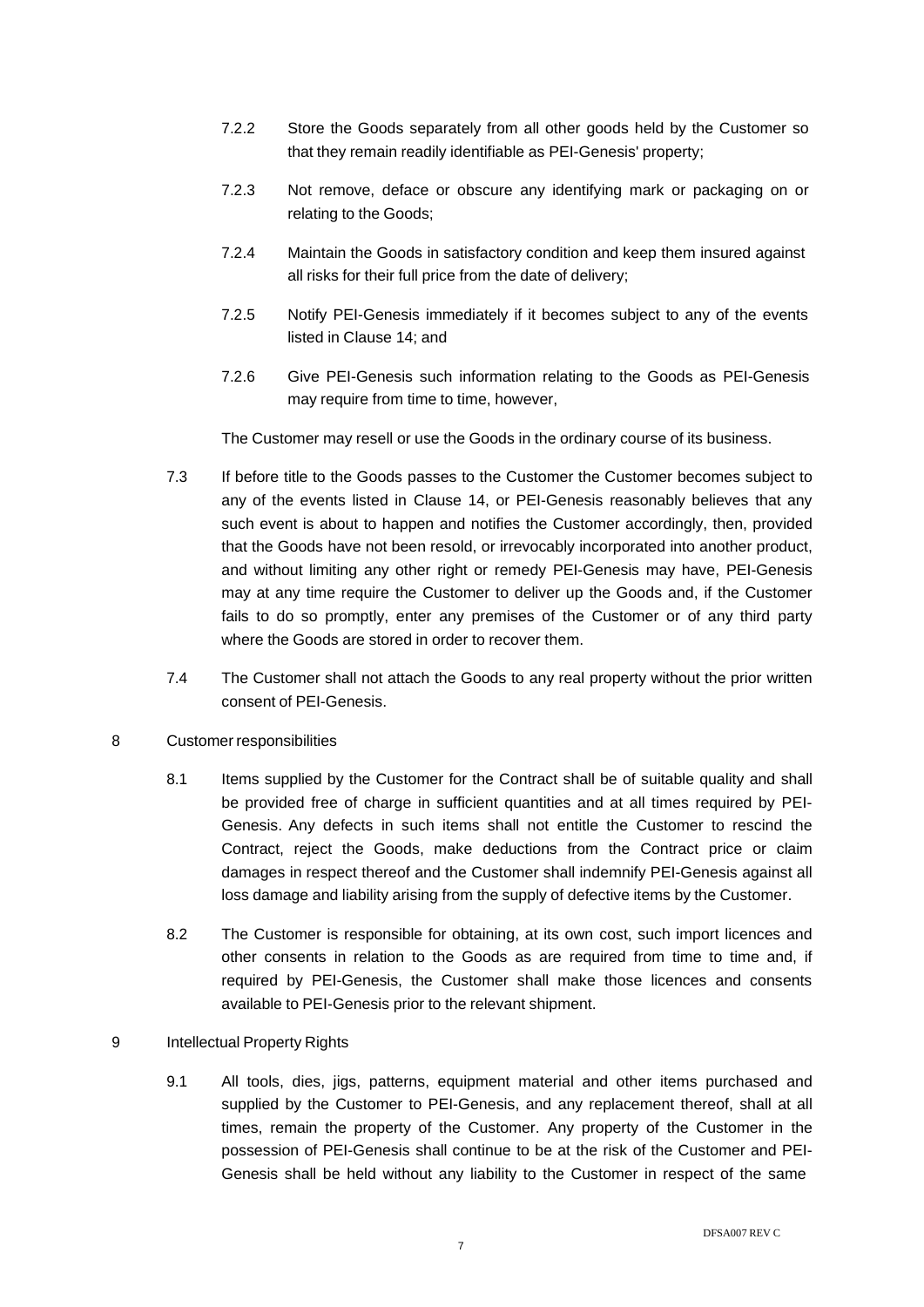save and except where the loss or damage is due to the gross negligence of PEI-Genesis.

- <span id="page-7-0"></span>9.2 To the extent that the Goods are to be manufactured in accordance with a specification supplied by the Customer, the Customer shall indemnify PEI-Genesis against all liabilities, costs, expenses, damages and losses (including any direct, indirect or consequential losses, loss of profit, loss of reputation and all interest, penalties and legal and other reasonable professional costs and expenses) suffered or incurred by PEI-Genesis in connection with any claim made against PEI-Genesis for actual or alleged infringement of a third party's intellectual property rights arising out of or in connection with PEI-Genesis' use of the Specification. This Clause [9.2](#page-7-0) shall survive termination of the Contract.
- 9.3 The Customer acknowledges that:
	- 9.3.1 the Intellectual Property Rights are PEI-Genesis' (or its licensor's) property;
	- 9.3.2 all right and title to tooling, designs, patterns, drawings and materials not purchased and supplied by the Customer to PEI-Genesis shall be and remain with PEI-Genesis;
	- 9.3.3 nothing in these Terms shall be construed as conferring any licence or granting any rights in favour of the Customer in relation to the Intellectual Property Rights. PEI-Genesis asserts its full rights to control the use of its trademarks within the EEA and the Customer shall assist PEI-Genesis as required in preventing parallel importers from diluting PEI-Genesis' rights; and
	- 9.3.4 any reputation in any tradem a r k s affixed or applied to the Goods shall accrue to the sole benefit of PEI-Genesis or any other owner of the trade marks from time to time.
- 9.4 The Customer shall not repackage the Goods and/or remove any copyright notices, confidential or proprietary legends or identification from the Goods save for any removal which is a necessary result of a manufacturing process of which PEI-Genesis has been previously notified in writing by the Customer.
- 9.5 The Customer shall not use (other than pursuant to these Terms) or seek to register any trade mark or trade name (including any company name) which is identical to, confusingly similar to or incorporates any trade mark or trade name which PEI-Genesis or any associated company of PEI-Genesis owns or claims rights in anywhere in the world.
- 9.6 If at any time it is alleged that the Goods infringe the rights of any third party or if, in PEI-Genesis' reasonable opinion, such an allegation is likely to be made, PEI- Genesis may at its option and its own cost:
	- 9.6.1 modify or replace the Goods, without reducing the overall performance of the Goods, in order to avoid the infringement; or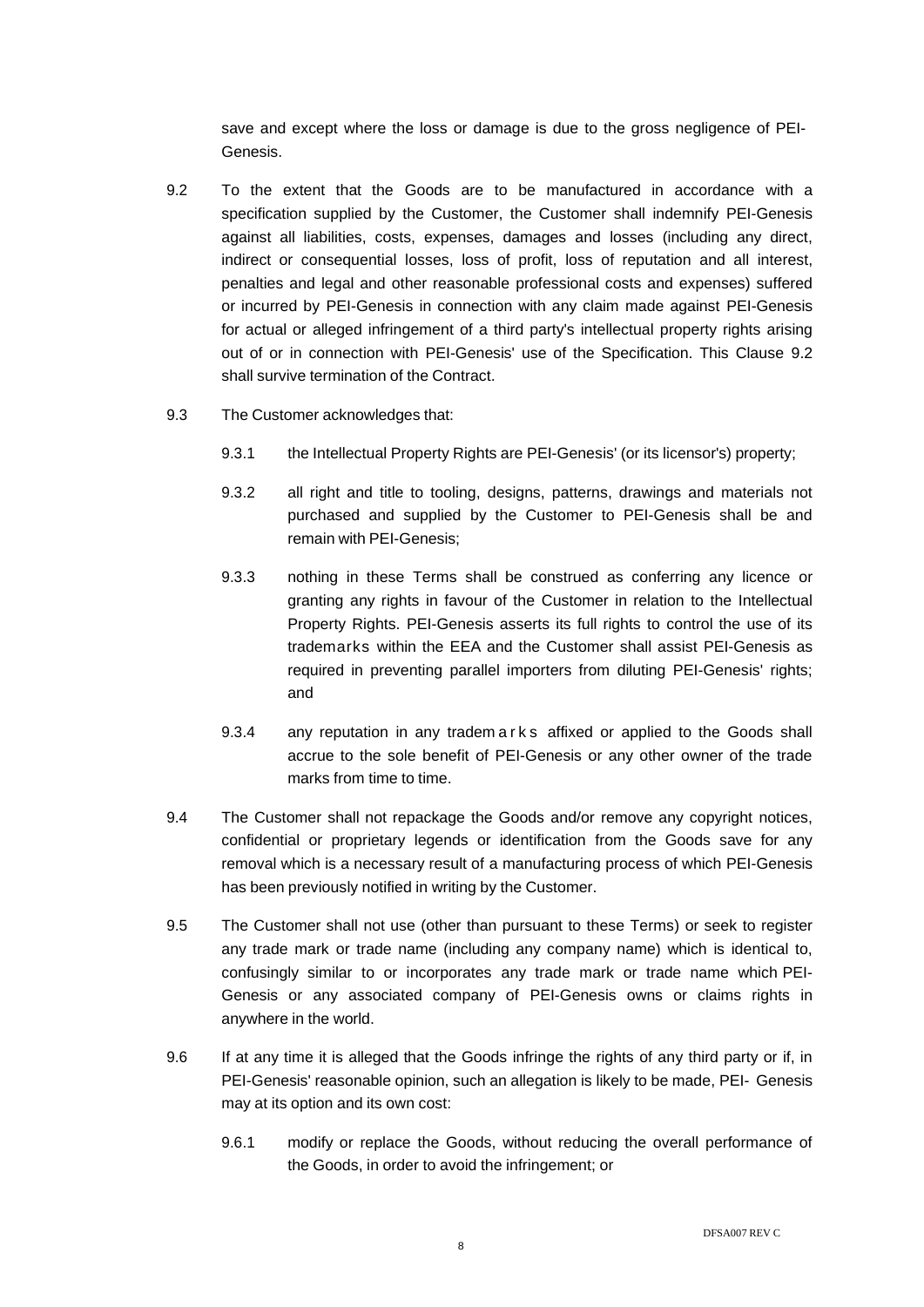- 9.6.2 procure for the Customer the right to continue using the Goods; or
- 9.6.3 repurchase the Goods at the price paid by the Customer, less depreciation at the rate PEI-Genesis applies to its own equipment.
- <span id="page-8-0"></span>9.7 The Customer shall promptly and fully notify PEI-Genesis of:
	- 9.7.1 any actual, threatened or suspected infringement of any Intellectual Property Rights which comes to the Customer's notice; and
	- 9.7.2 any claim by any third party that comes to the Customer's notice that the sale or advertisement of the Goods infringes the rights of any person.
- 9.8 The Customer agrees (at PEI-Genesis' request and expense) to do all such things as may be reasonably required to assist PEI-Genesis in taking or resisting any proceedings in relation to any infringement or claim referred to in Clause [9.7.](#page-8-0)

#### <span id="page-8-1"></span>10 Warranty

- 10.1 PEI-Genesis warrants that:
	- 10.1.1 it has title to sell the Goods; and
	- 10.1.2 the Goods conform with the description and quantity set out in the Customer's order and specification (if any) accepted by PEI-Genesis.
- <span id="page-8-2"></span>10.2 Where PEI-Genesis has assembled the Goods pursuant to the Customer's specification PEI-Genesis warrants that:-
	- 10.2.1 the Goods have been assembled in accordance with the specification; and
	- 10.2.2 PEI-Genesis has exercised reasonable skill and care in assembling the Goods.
- 10.3 Save as provided in Clauses [10.1](#page-8-1) and [10.2](#page-8-2) all terms, warranties and representations expressed or implied by statute, common law or otherwise in relation to the Goods are hereby excluded to the fullest extent permitted by law, including but not limited to the following:-
	- 10.3.1 No representations are made and no warranties are given in respect of the source or origin of manufacture or production of the Goods or any part thereof; and
	- 10.3.2 PEI-Genesis gives no warranties as to the quality, performance, design, specification or suitability for any particular purpose or other aspect of any Goods not manufactured by PEI-Genesis in respect of which the Customer shall only be entitled to the benefit of any such warranty or guarantee given by the manufacturer to PEI-Genesis, and which PEI-Genesis will, so far as possible, assign to the Customer upon the written request of the Customer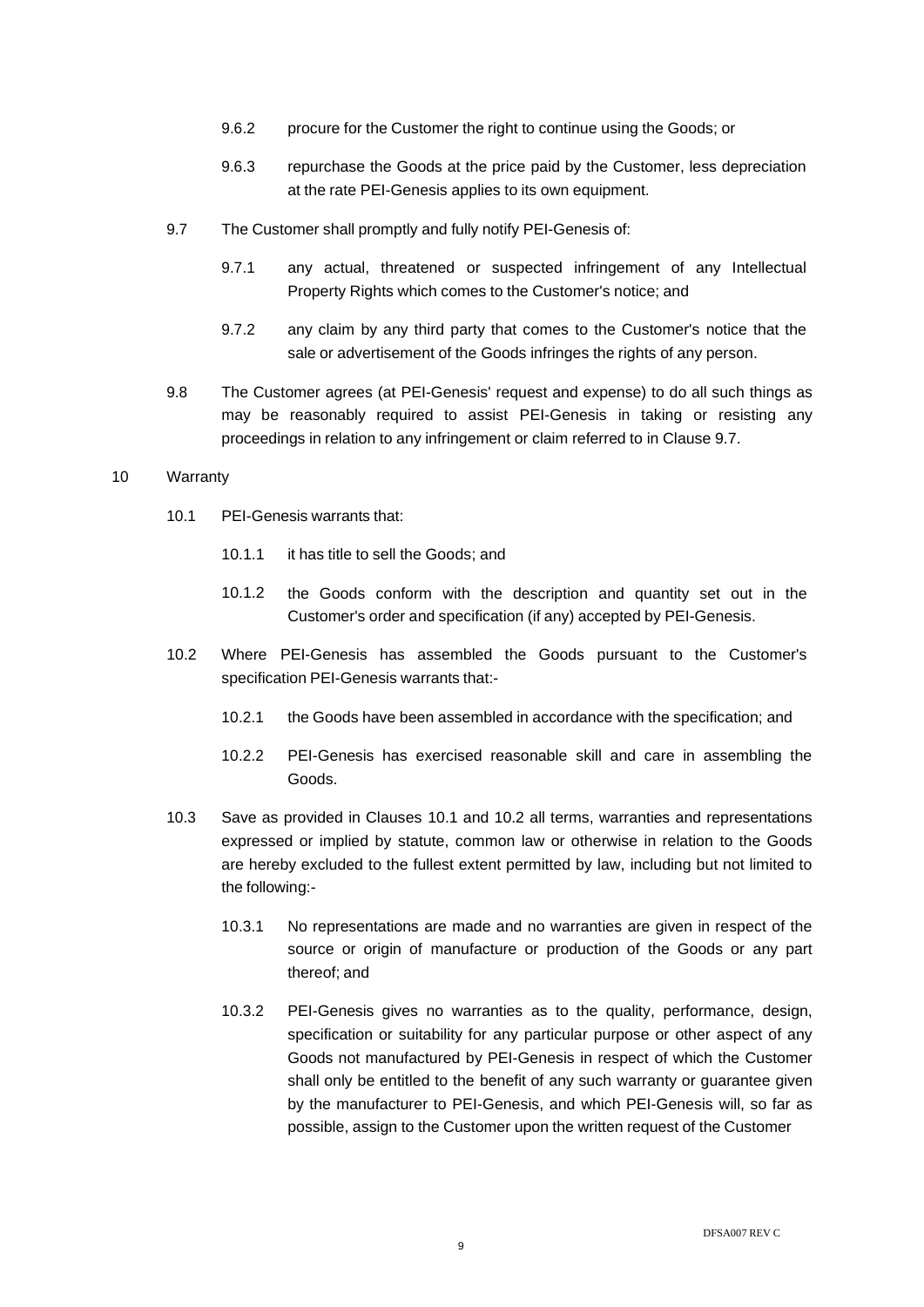- 10.4 The Customer is advised to read the warranty and product safety information in PEI-Genesis' catalogues and any instructions for safe use in the literature from which it selected the Goods or with which the Goods are supplied and to follow those instructions closely. If the Customer has any difficulty interpreting those instructions or is unsure as to the suitability of the Goods for its use, it should seek advice from PEI Genesis prior to using the Goods. It is the duty of the Customer to convey instructions for safe use to its employees and other third parties.
- <span id="page-9-2"></span><span id="page-9-1"></span><span id="page-9-0"></span>11 Returns and Replacements
	- 11.1 PEI-Genesis shall not be liable for Goods' failure to comply with the warranties set out in Clauses [10.1](#page-8-1) and/or [10.2](#page-8-2) in the following circumstances:-
		- 11.1.1 the defect arises from or attributable to any specification, drawing or design supplied by the Customer;
		- 11.1.2 the defect arises because the Customer failed to follow PEI-Genesis' (or any applicable manufacturer's) oral or written instructions as to the storage, commissioning, installation, use and maintenance of the Goods or (if there are none) good trade practice regarding the same;
		- 11.1.3 the Customer alters or repairs such Goods without the written consent of PEI-Genesis;
		- 11.1.4 the defect arises as a result of fair wear and tear, wilful damage, negligence, or abnormal storage or working conditions; or
		- 11.1.5 the Goods differ from the specification as a result of changes made to ensure they comply with applicable statutory or regulatory requirements;
		- 11.1.6 the total price for the Goods has not been paid by the due date for payment;
		- 11.1.7 the Customer fails to notify any claim based on a breach of the warranties in Clauses [10.1](#page-8-1) or [10.2](#page-8-2) within the earlier of 30 days of discovery of the breach and 6 months from the delivery date; or
		- 11.1.8 the Customer makes any further use of such Goods after giving notice in accordance with Clause [11.1.7.](#page-9-0)
	- 11.2 Where any valid claim is based on a breach of the warranties in Clauses [10.1](#page-8-1) or [10.2](#page-8-2) is notified to PEI-Genesis within the period set out in Clause [11.1.7,](#page-9-0) PEI-Genesis shall be entitled to:-
		- 11.2.1 repair or replace the Goods (or the part in question) at the premises of PEI-Genesis free of charge; or
		- 11.2.2 at PEI-Genesis's discretion, refund to the Customer the price of the Goods (as a proportionate part of the price)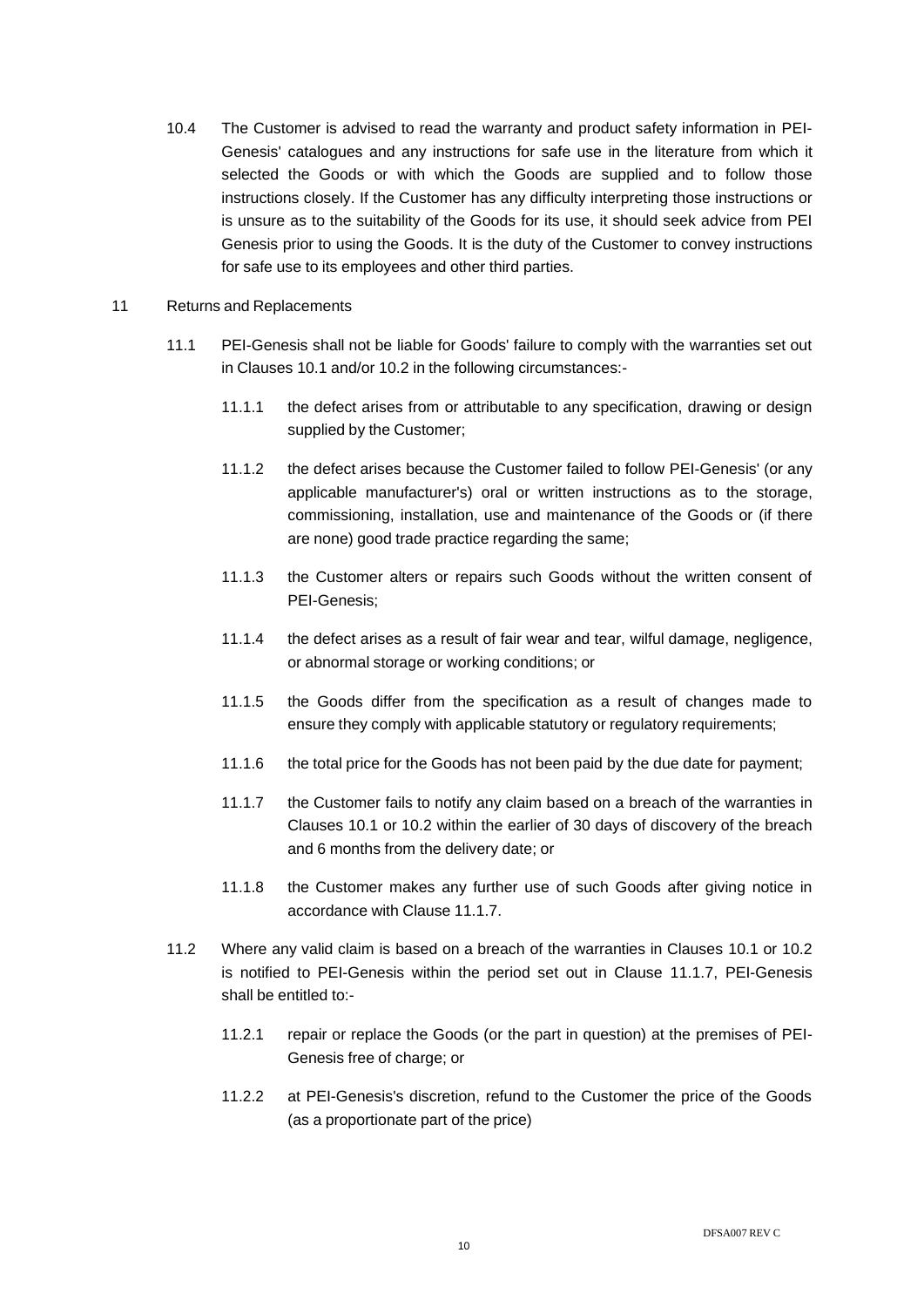- 11.3 All Goods returned by the Customer to PEI-Genesis for repair or replacement pursuant to Clause [11.2](#page-9-1) shall be returned freight paid by the Customer and shall be insured by the Customer for the value of the shipment. When such repaired or replaced Goods are returned by PEI-Genesis to the Customer, the freight for such return shall be paid by PEI-Genesis.
- 11.4 Except as provided in this Clause [11,](#page-9-2) PEI-Genesis shall have no liability to the Customer in respect of the Goods' failure to comply with the warranty set out in Clauses [10.1](#page-8-1) or [10.2.](#page-8-2)

# <span id="page-10-0"></span>12 Liability

- 12.1 Nothing in these Terms shall limit or exclude PEI-Genesis' liability for:
	- 12.1.1 death or personal injury caused by its negligence, or the negligence of its employees, agents or subcontractors (as applicable);
	- 12.1.2 fraud or fraudulent misrepresentation; or
	- 12.1.3 any matter in respect of which it would be unlawful for PEI-Genesis to exclude or restrict liability.
- 12.2 Subject to Clause [12.1](#page-10-0) above:
	- 12.2.1 PEI-Genesis shall have no liability to the Customer whatsoever, whether in contract, tort (including negligence), breach of statutory duty, or otherwise, for any loss (including loss of profits), or any indirect or consequential loss arising under or in connection with the Contract; and
	- 12.2.2 PEI-Genesis's total liability to the Customer in respect of all other losses arising under or in connection with the Contract, whether in contract, tort (including negligence), breach of statutory duty, or otherwise, shall in no circumstances exceed the price of the Goods in respect of the applicable Contract.

#### 13 Force Majeure

- 13.1 PEI-Genesis shall not be liable to the Customer in any way, or be deemed to be in breach of any Contract by reason of any delay in performing, or failure to perform, any of its obligations under any Contract if the delay or failure was beyond PEI-Genesis' reasonable control including (but not limited to) Act of God, act of terrorism, war, riot, strike, lock-out, trade dispute or labour disturbance, accident, accidental or malicious damage, break-down of plant or machinery, fire, flood, storm, difficulty or increased expense in obtaining workmen, materials, transport, or any other circumstance affecting the supply or delivery of the Goods or of raw materials comprising the Goods or any prohibition or restriction by any government or other legal authority which affects the Contract and which is not in force on the date of the applicable Contract.
- 13.2 If due to such circumstances or events PEI-Genesis has insufficient stocks to meet all its commitments PEI-Genesis may apportion available stocks between its customers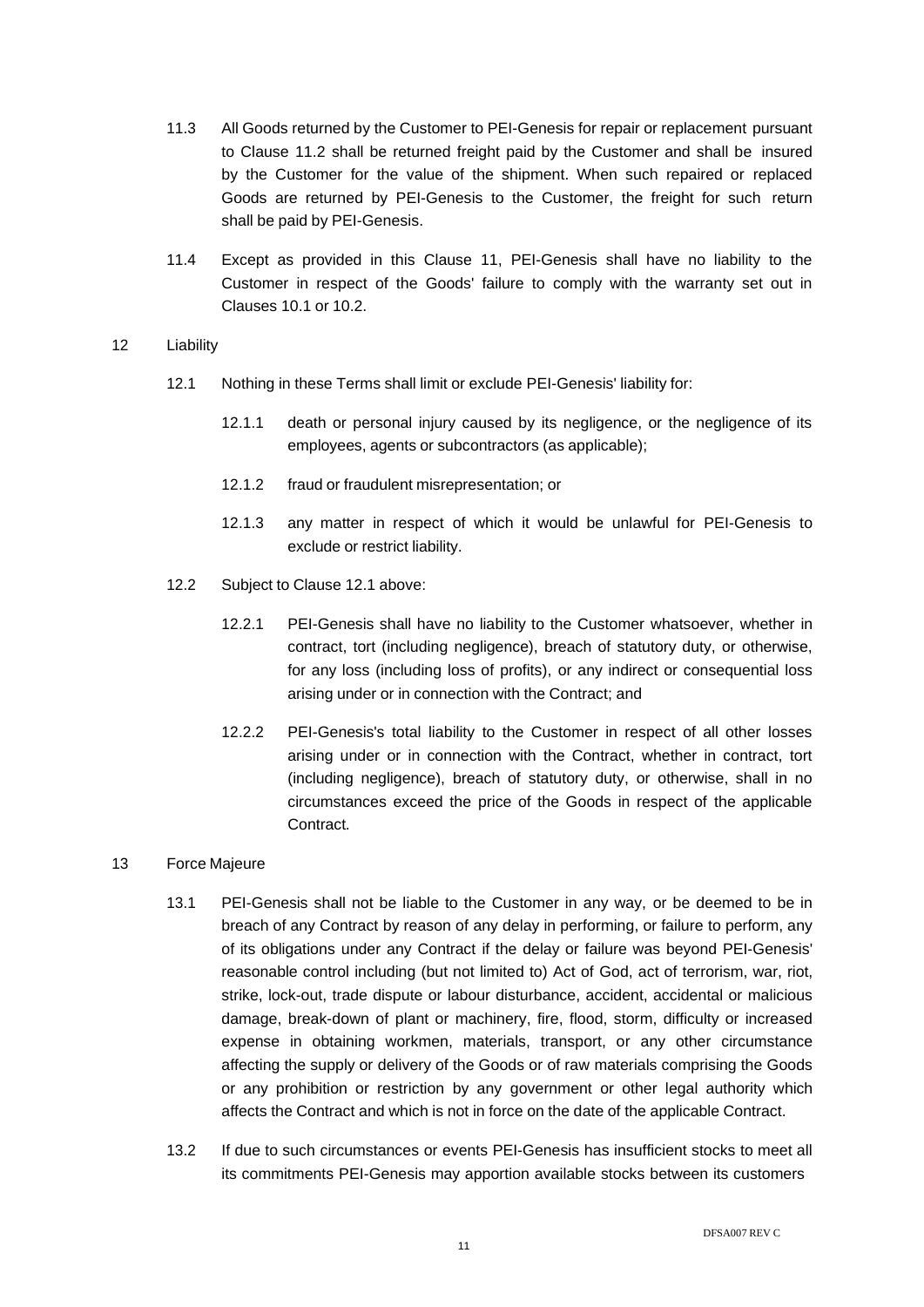at its sole discretion and PEI-Genesis shall notify the Customer of the nature and extent of the circumstances in question as soon as practicable.

- <span id="page-11-3"></span><span id="page-11-2"></span><span id="page-11-1"></span><span id="page-11-0"></span>14 Termination and Insolvency of Customer
	- 14.1 PEI-Genesis may terminate a Contract by giving written notice to the Customer if any of the following events occur:
		- 14.1.1 the Customer commits a breach of the Contract which (in the case of a breach capable of remedy) has not been remedied within 14 days of the receipt by the Customer of a notice specifying the breach and requiring its remedy; or
		- 14.1.2 the Customer suspends, or threatens to suspend, payment of its debts or is unable to pay its debts as they fall due or admits inability to pay its debts or (being a company or limited liability partnership) is deemed unable to pay its debts within the meaning of section 123 of the Insolvency Act 1986;
		- 14.1.3 the Customer commences negotiations with all or any class of its creditors with a view to rescheduling any of its debts, or makes a proposal for or enters into any compromise or arrangement with its creditors other than for the sole purpose of a scheme for a solvent amalgamation of that Customer with one or more other companies or the solvent reconstruction of that Customer;
		- 14.1.4 a petition is filed, a notice is given, a resolution is passed, or an order is made, for or in connection with the winding up of that Customer;
		- 14.1.5 an application is made to court, or an order is made, for the appointment of an administrator, or if a notice of intention to appoint an administrator is given or if an administrator is appointed, over the Customer;
		- 14.1.6 the holder of a qualifying floating charge over the assets of that Customer has become entitled to appoint or has appointed an administrative receiver or administrator over the Customer;
		- 14.1.7 a person becomes entitled to appoint a receiver over the assets of the Customer or a receiver is appointed over the assets of the Customer;
		- 14.1.8 a creditor or encumbrancer of the Customer attaches or takes possession of, or a distress, execution, sequestration or other such process is levied or enforced on or sued against, the whole or any part of the Customer's assets and such attachment or process is not discharged within 14 days;
		- 14.1.9 any event occurs, or proceeding is taken, with respect to the Customer in any jurisdiction to which it is subject that has an effect equivalent or similar to any of the events mentioned in clause [14.1.2](#page-11-1) to clause [14.1.8](#page-11-2) (inclusive);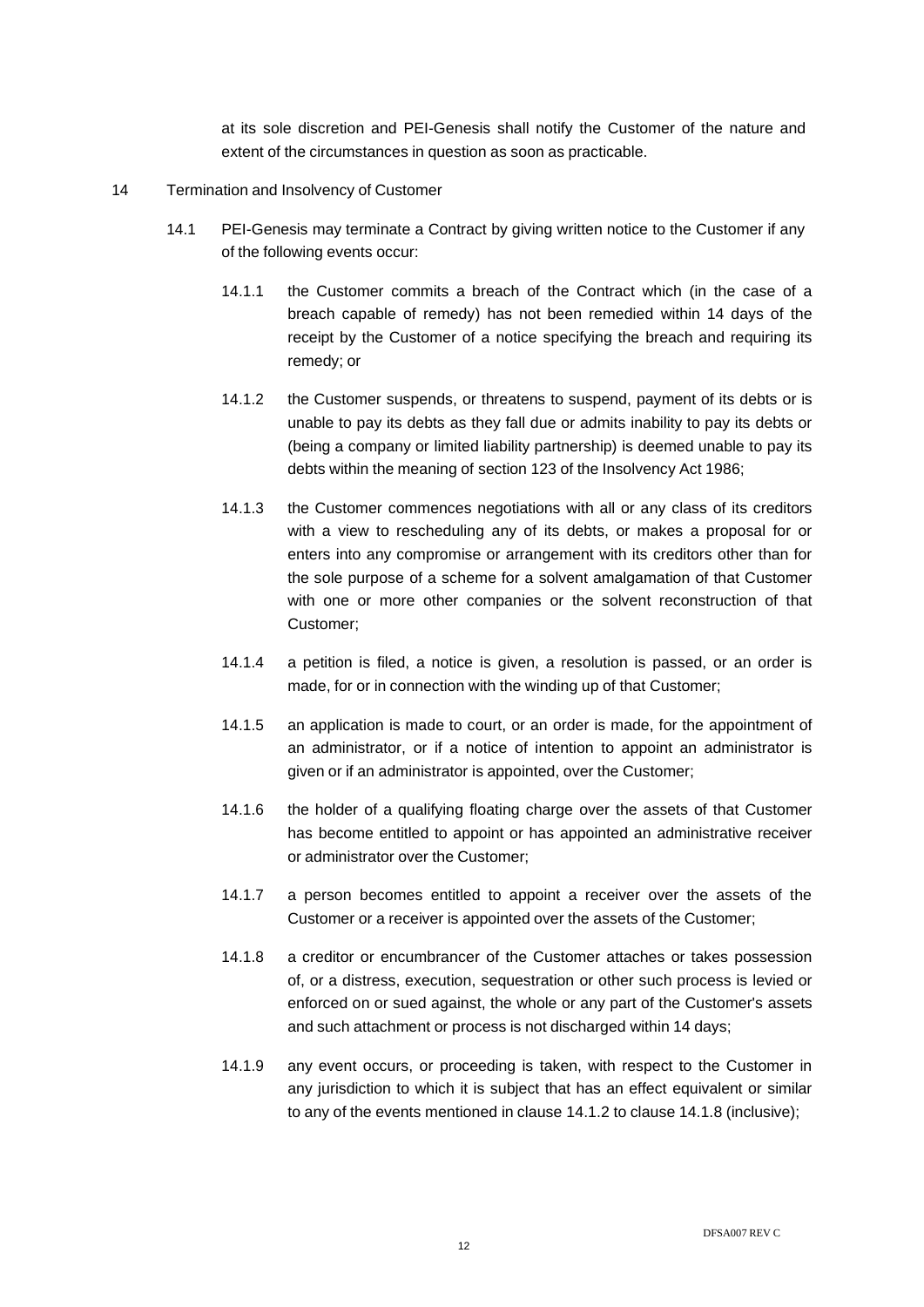- 14.1.10 PEI-Genesis reasonably apprehends that any of the events mentioned in clause [14.1.2](#page-11-1) to clause [14.1.8](#page-11-2) (inclusive) above is about to occur in relation to the Customer; or
- 14.1.11 the Customer suspends or ceases, or threatens to suspend or cease, carrying on all or a substantial part of its business; or
- 14.1.12 any other matter which in the opinion of PEI-Genesis may prejudice its rights against the Customer.
- 14.2 If any of the events set out in Clause [14.1](#page-11-3) occur, then without prejudice to any other right or remedy available to PEI-Genesis, PEI-Genesis shall be entitled to terminate the Contract or suspend any further deliveries under the Contract without any liability to the Customer, and if the Goods have been delivered but not paid for, the price shall become immediately due and payable notwithstanding any previous agreement or arrangement to the contrary.
- 14.3 Termination of the Contract, however arising, shall not affect any of the parties' rights and remedies that have accrued as at termination. Clauses which expressly or by implication survive termination of the Contract shall continue in full force and effect.

#### 15 General

- 15.1 No failure or delay by PEI-Genesis or time or indulgence given by PEI-Genesis in exercising any right or remedy under or in relation to these Terms shall operate as a waiver of such right or remedy nor shall any single or partial exercise of any remedy or right preclude any further exercise by PEI-Genesis of such right or remedy or the exercise of any other right or remedy.
- 15.2 No waiver by PEI-Genesis of any requirement of these Terms or of any right or remedy under these Terms shall have effect unless given in writing signed by an authorised person on behalf of PEI-Genesis. No waiver of any particular breach of these Terms shall operate as a waiver of any repetition of such breach.
- 15.3 A person who is not a party to the Contract is not entitled to enforce any of its terms under the Contract (Rights of Third Parties) Act 1999.
- 15.4 All notices relating to the Contract must be given in writing by hand or by first class post or facsimile to the party to be notified at that party's registered office or such other address as shall have been notified by that party to the other for the purpose. All notices shall be deemed to have been received as follows:-
	- 15.4.1 if delivered personally, when delivered;
	- 15.4.2 if sent by first class post to an address in Germany at 9am on the second business day after posting in the relevant part of Germany;
	- 15.4.3 if sent by post to an address outside Germany at 9am (local time) on the seventh business day after posting in Germany; and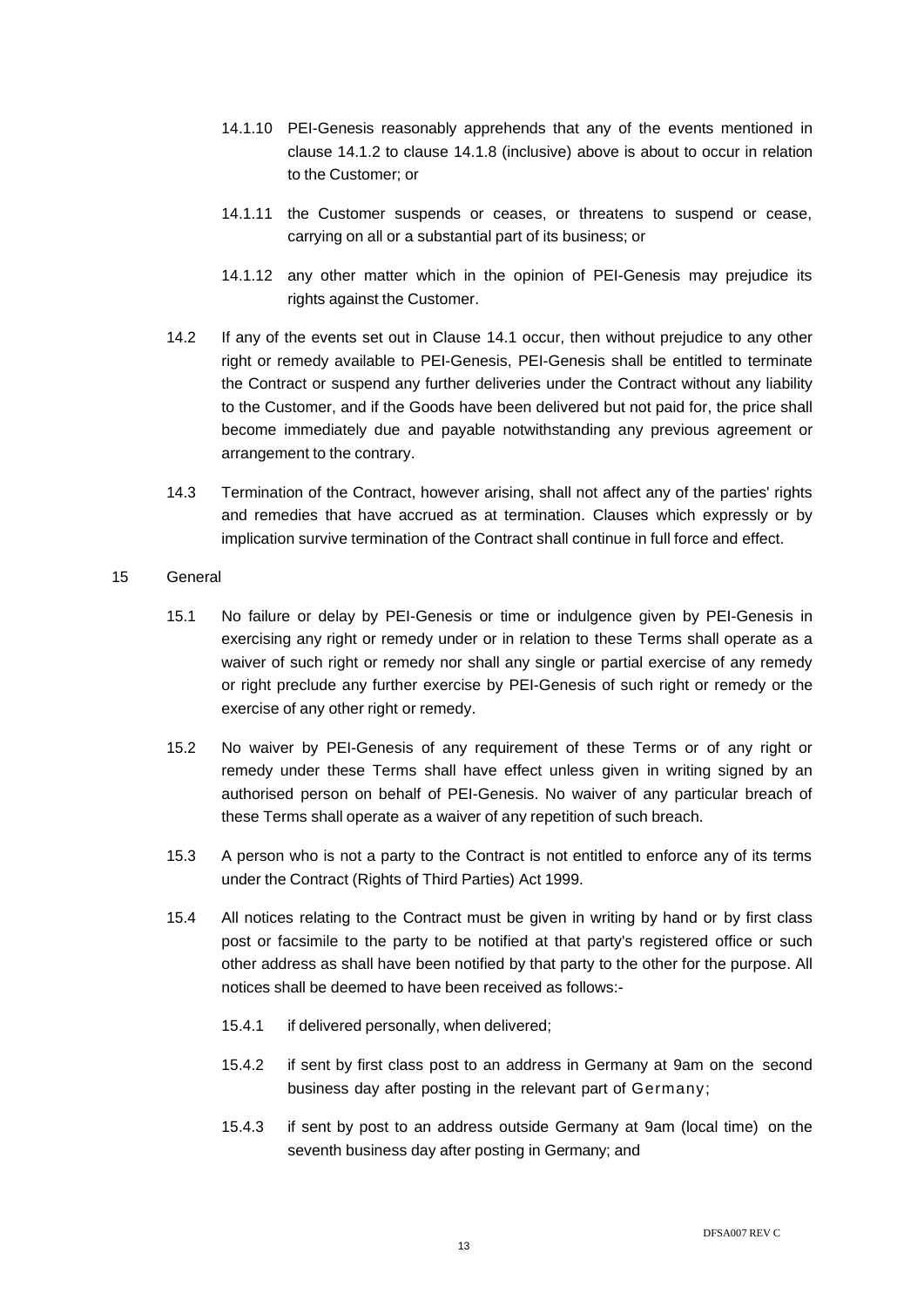- 15.4.4 if by facsimile, when received except that any notice delivered or received on a day which is not a business day in the relevant country of receipt or after business hours in such country shall be deemed to be given on the next business day at the place of delivery or receipt
- 15.5 The Customer shall not, without the prior written consent of PEI-Genesis, assign, transfer, charge or deal in any other similar manner with any Contract or its rights or any part of them under any Contract, subcontract any or all of its obligations under any Contract, or purport to do any of the same. PEI-Genesis may at any time assign, transfer, mortgage, charge or deal in any other manner with any or all of its rights and obligations under any Contract.
- <span id="page-13-1"></span>15.6 Each party undertakes that it shall not at any time disclose to any person any confidential information concerning the business, affairs, customers, clients or suppliers of the other party or of any member of the group of companies to which the other party belongs, except as permitted by Clause [15.7.](#page-13-0)
- <span id="page-13-0"></span>15.7 Each party may disclose the other party's confidential information:
	- 15.7.1 to its employees, officers, representatives or advisers who need to know such information for the purposes of carrying out the party's obligations under the Contract. Each party shall ensure that its employees, officers, representatives or advisers to whom it discloses the other party's confidential information comply with Clause [15.6;](#page-13-1) and
	- 15.7.2 as may be required by law, a court of competent jurisdiction or any governmental or regulatory authority.
- 15.8 The Customer shall not use any PEI-Genesis' confidential information for any purpose other than to perform its obligations under the Contract.
- 15.9 The Customer shall, upon receipt of the demand by PEI-Genesis, supply to PEI-Genesis such financial data and related information as may be required to permit an on-going determination of the financial status of the Customer. If at any time during the performance of this Contract the Customer fails to provide adequate assurances to PEI-Genesis of its financial ability to perform this Contract, PEI-Genesis may treat this Contract as repudiated pursuant to Clause [5.5.1.](#page-4-1)
- 15.10 If any provision or part of a provision of any Contract shall be, or be found by any court of competent jurisdiction to be, invalid or unenforceable, it shall be deemed modified to the minimum extent necessary to make it valid, legal and enforceable. If such modification is not possible, the relevant provision or part-provision shall be deemed deleted. Any modification to or deletion of a provision or part-provision under this clause shall not affect the validity and enforceability of the rest of the Contract.
- 15.11 Each Contract constitutes the entire agreement between the parties and supersedes and extinguishes all previous agreements, promises, assurances, warranties, representations and understandings between them, whether written or oral, relating to its subject matter.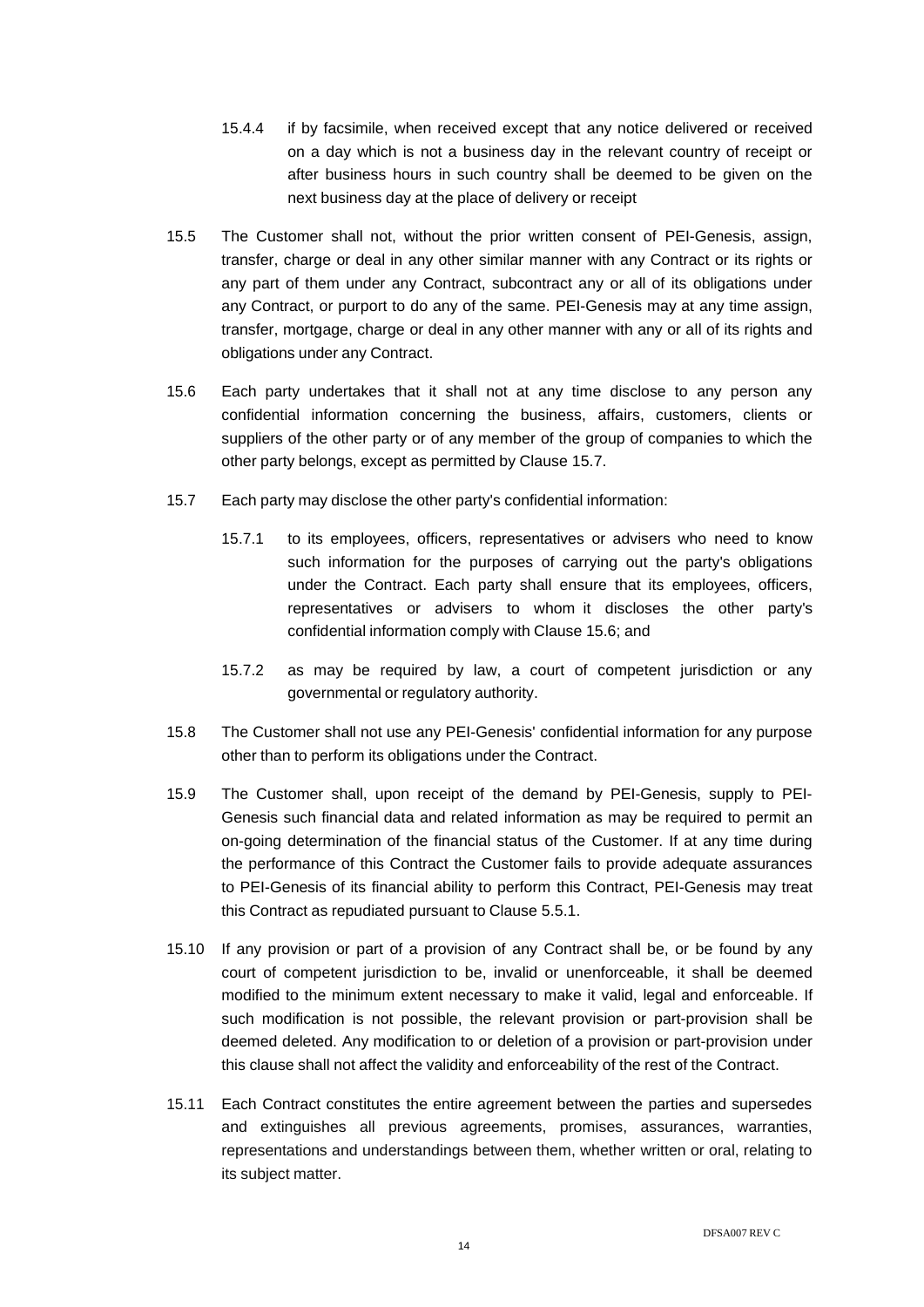- 15.12 Each party acknowledges that in entering into any Contract it does not rely on, and shall have no remedies in respect of, any statement, representation, assurance or warranty (whether made innocently or negligently) that is not set out in the Contract.
- 15.13 Each party agrees that it shall have no claim for innocent or negligent misrepresentation or negligent misstatement based on any statement in this agreement.
- 15.14 Nothing in these Terms shall limit or exclude any liability for fraud.
- 15.15 The Contract shall be governed by and construed in accordance with German law and the parties hereby submit to the exclusive jurisdiction of the German Courts.
- 16 General Trade & Environmental Compliance Disclaimer
	- 16.1 Information regarding Goods, including information related to a product's specifications, uses, product country of origin, Export Control Classification Number, or compliance with applicable law or other requirements (including, without limitation, that products are lead–free or RoHS/REACH compliant) , is obtained by PEI-Genesis from its suppliers or other sources and is provided on an "as is" basis. PEI-Genesis recommends that all product information be validated before using or acting on such product information. PEI-Genesis makes no representation as to the accuracy or completeness of the product information and PEI-Genesis disclaims all representations, warranties and liabilities under any theory with respect to the product information, including any implied warranties of merchantability, fitness for a particular purpose, title and/or non-infringement. All product information is subject to change without notice. PEI-Genesis is not responsible for typographical or other errors or omissions in product information.
- 17 Export Control
	- 17.1 Certain Goods and related technology, services, and documentation may be subject to European Export Control Legislation or the control of exports of dual use items. They may also be subject to other foreign countries export control laws and U.S. laws and regulations, including but not limited to, the Export Administration Regulations, the International Traffic in Arms Regulations and the Foreign Asset Control Regulations ("Export Laws").
	- 17.2 Customer shall comply with all such Export Laws and obtain any license, permit or authorization that may be required to transfer, sell, export, re-export or import any Goods and/or any related technology and documentation. Customer will not transfer, export or re-export any Goods and/or related technology and documentation to any country or entity to which such export or re-export is prohibited, including any country or entity under sanction or embargoes administered by the Organisation for Security and Co-operation in Europe (OSCE), United Kingdom, United Nations, U.S. Department of Treasury, U.S. Department of Commerce or U.S. Department of State. Customer will not use any Goods and/or any related technology and documentation in connection with any nuclear, biological or chemical weapons or missile systems capable of delivering same, or in the development of any weapons of mass destruction.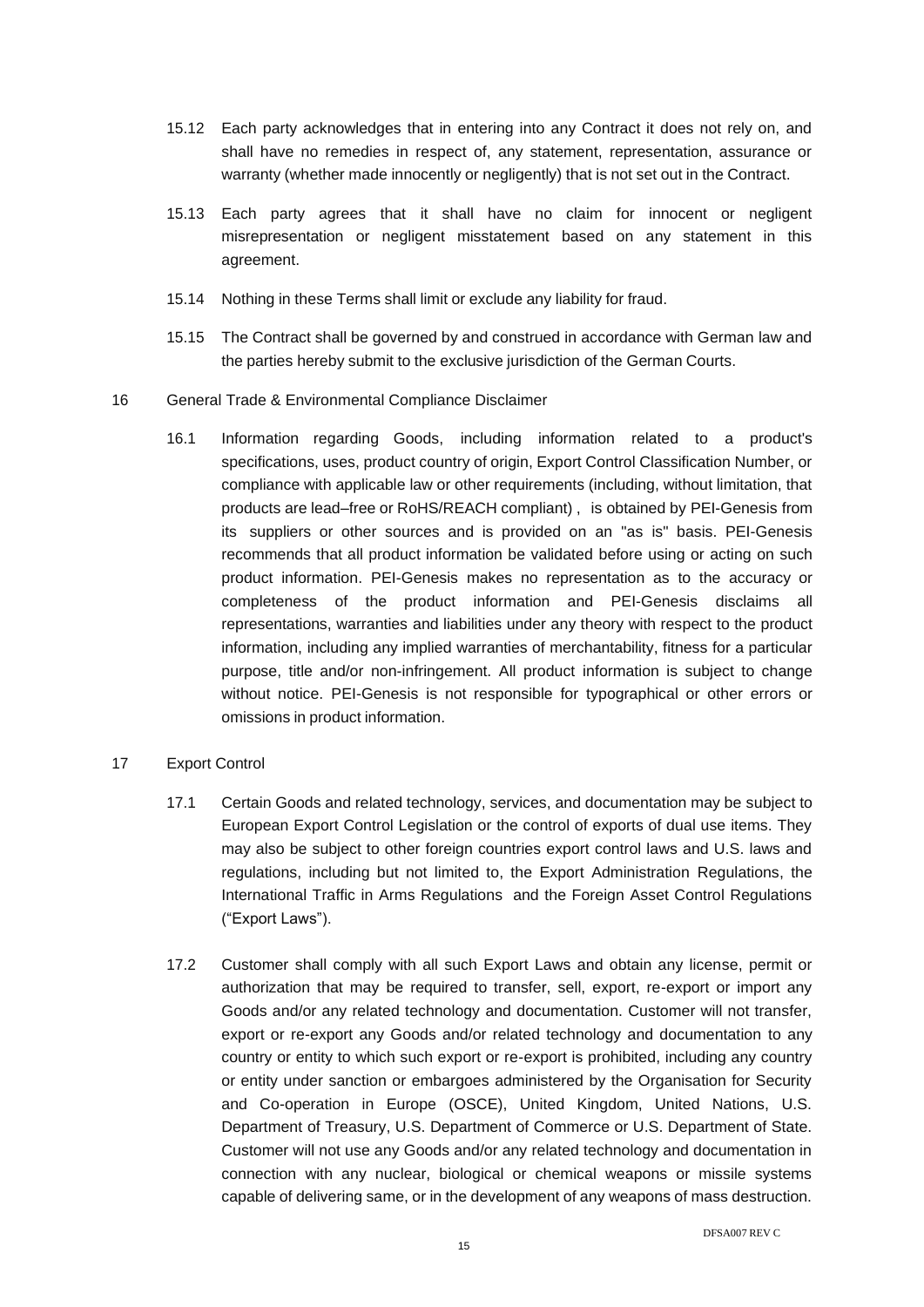### 18 Use of Goods in Life Support, Nuclear and certain other applications

18.1 Goods sold by PEI Genesis is not designed, intended or authorized for use in life support, life sustaining, nuclear, or other applications in which the failure of such Goods could reasonably be expected to result in personal injury, loss of life, or catastrophic property damage. If Customer uses or sells any Goods for use in any such applications: a) Customer acknowledges that such use or sale is a Customer's risk; b) Customer agrees that PEI and the manufacturer of the Goods are not liable, in whole or in part, for any claim or damage based on or arising from any such use; and c) Customer agrees to indemnify, defend and hold PEI Genesis and the manufacturer of the Goods harmless from and against any and all claims, damages, losses, costs, expenses and liabilities based on or arising out of or in connection with such use or sales.

### 19 Prototypes and Other Engineered Goods

19.1 Customer's acceptance of prototype, engineering verification samples, design verification samples and manufacturing verification samples shall be evidenced by the signature of Customer's authorized representative on the appropriate documents, including engineering drawings. Such acceptance is absolute, and Customer, by such acceptance, forever releases and discharges PEI Genesis and its officers, directors, employees and agents from any and all liability as to the performance, form, fit and function of such Goods. PEI Genesis guarantees the material and workmanship of the finish product derived from such prototypes and other samples as described above for a period of six (6) months from date of shipment, such guarantee subject to Paragraph 11. Returns and Replacements.